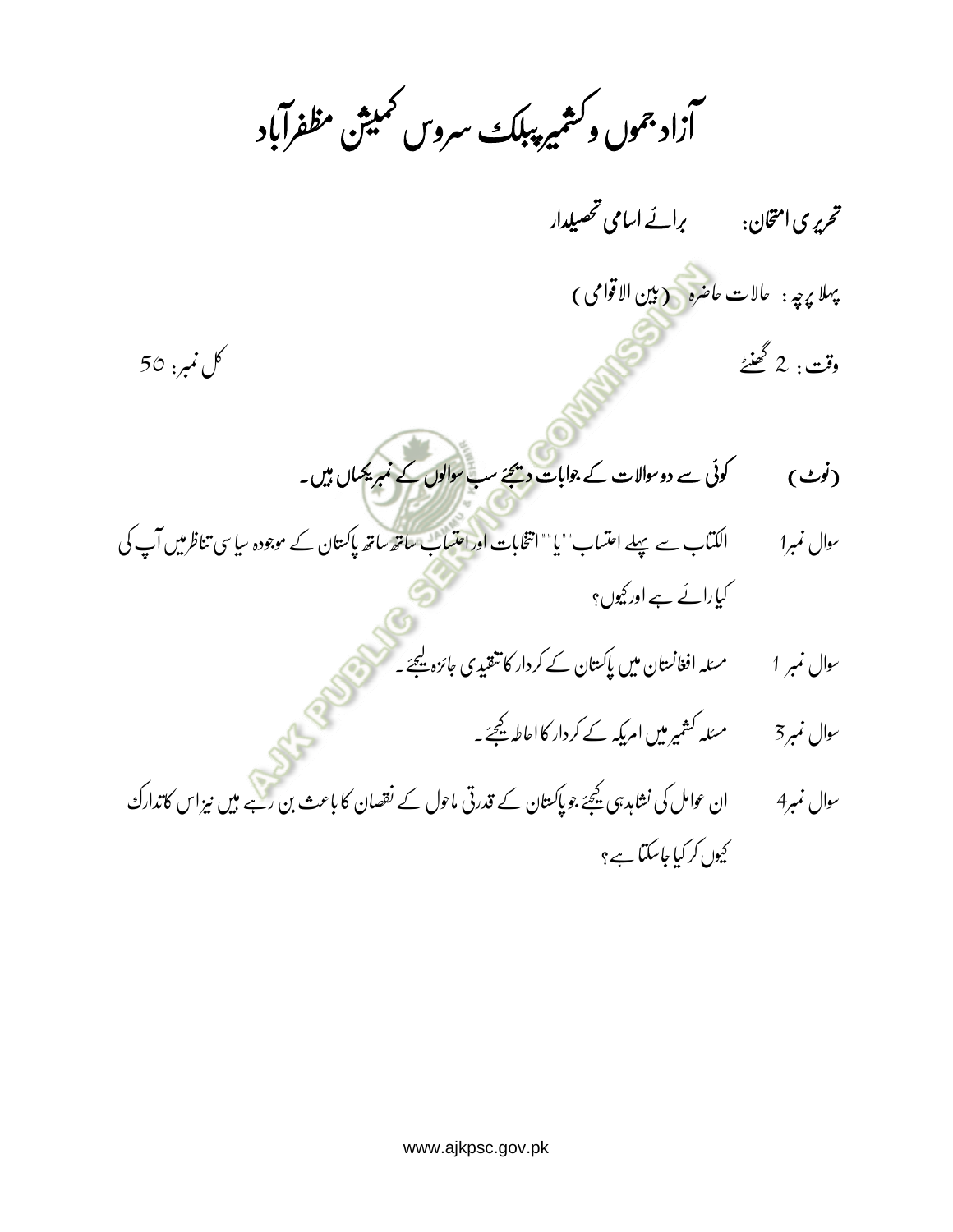اُزاد جموں وکشمیر پبلک<sub>ٹ</sub> سروس <sup>کم</sup>یش مظفرآباد l<br>i ׇ֚ ׇ֚

ͅتحریری امتخان: پھی برائے اسامی تحصیلدار۔ ͅ

دوسرا پرچہ : مطالعہ پاکستان وآزاد جموں و کشمیر ͆ ͉

2Čؤͅ lǤ 2 8 ͊ ̈́ ̟Ť ǥ

ل مبر: 50  $^{\circ}$ ̈́

- (نوٹ) نوٹ ) گوئی سے دوسوالات کے جوابات دیجئے سب سوالوں کے نمبر یحیاں ہیں۔ ͏ ̈́ ǿ͇ ͈
- ̈́سوال **نمبرا** نمبرا ان عوامل کا اعاطہ کیجئے جو مسلمانان ہند کی اپنی الگ شخصیت کا باعث ہے۔ ̈́ ͆ ˜ ǿ͇
	- ̈́سوال **نمبر** 1 نمبر 1 مس معظیم ہندکے فوراً بعد عکومت ۔<br>نقیم ہند کے فوراً بعد عکومت پاکستان کو در پیش اہم میائل کا ج<mark>ائزہ کی</mark>جئے ͅ ͅ تقسیم ہند کے فوراً بعد حکومت پاکستان کو در پبیش اہم مسائل کا جائزہ کیجئے ۔ ǿ͇ ͇ ͏
- <sup>a</sup>ǖ˽͇ وال <sup>&</sup>lt;̈́ <sup>3</sup> <sup>a</sup><sup>ñ</sup> ͈ƙZ lIJن/Ǒ ؤ<Ǒ \_˜ lفb@bƏblǤ ڈاjǣ رؤA: ث/ƃ>انkıااللهkżہؤ/¡ثa: ͅ ¤ ͌Ơ̈́ ȅƉ ̈́ ͇ <sup>ž</sup> ͈ ̈́͆ <sup>µ</sup> ͉ ̈́ ͆ ̈́ م/ǫ͇ <sup>ا</sup>a8 9 ̈́

دیں۔

سوال نمبر4 ہے مسئلہ کشمیر پ<sub>ر</sub> مفصل نوٹ لکھیئے ۔ ǥ͈ ͆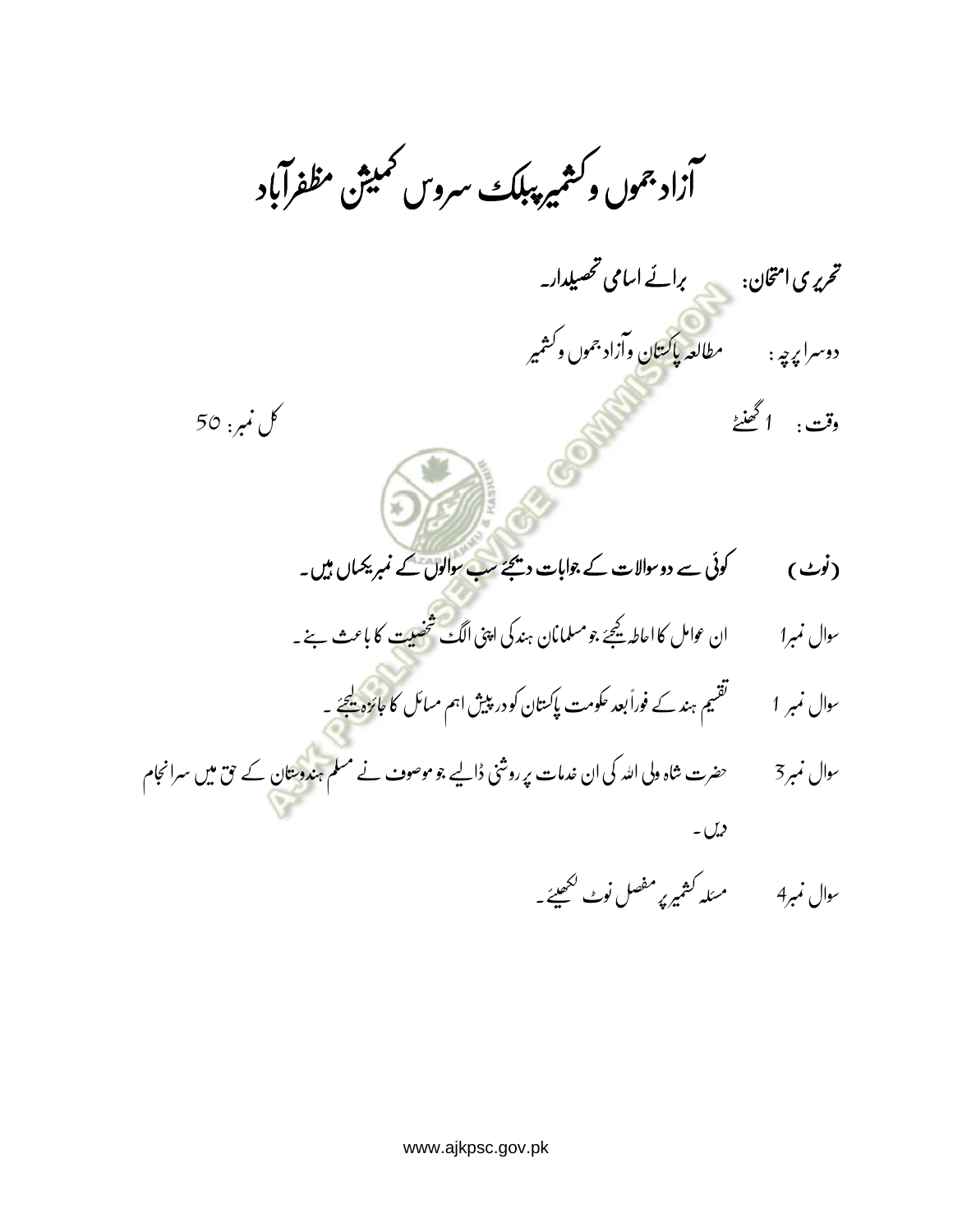۔<br>آزاد جموں وکشمیر پبلک سروس <sup>کممی</sup>ژن مظفرآباد

تحریری امتحان: برائے اسامی تحصیلدار۔

\_ اسلامیات تيسرا پرچه : وقت : الحُضْيَٰ کل نمبر: 50 <sub>سورة اغلاص ب**ااعراب ن**وشخط لکھنے کے بعد اس کا با محاورہ ترجمعہ اور تشریح قلمبند <u>ک</u>چئیے ۔</sub> سوال نمبرا اسلام میں غلافت کا کی<mark>ا مفہوم ہ</mark>ے ؟ اسلامی ریاست اور نظریہ غلافت پر روشنی ڈالتے ہوئے اسلامی ریاست سوال نمبر 1 کے فرائض بیان کچچئیے۔ اخلاق کا مفہوم واضع کیجیئیے اور بتائیے کہ اسلام میں اغلاق کی کیا ضرورت واہمیت ہے نیز قرآنی آیات کے سوال نمبر 3 حوالے سے وصاحت کریں کہ اغلاق کا تعلق صرف اللہ تعالی یا بندوں کے ساتھ ہے یا اللہ تعالی اور بندوں دونوں کے ساتھ ہے۔

اسلامی معاشرہ کی حقیقت اور خصوصیات بیان کرنے کے بعد بتائیے <mark>کہ معاشر</mark>ے کی بربادی کا سبب *ک*س سوال نمبر4 نوعیت کے لوگ ہوتے ہیں اورآپ کے نزدیک ان کی اصلاح کی علی تدابیر کیا ہوسکتی ہیں۔

> درج ذیل میں سے کسی دو پر نوٹ لکھنیے۔ سوال نمبر5 الف \_ لقد كان لكم في رسول الله اسوة حسنة ب۔ پہارے اقتصادی میائل اورانکا عل ۔ ج۔ موجودہ دور میں اتحاد عالم اسلامی کی اہمیت و ضرورت ۔

> > www.ajkpsc.gov.pk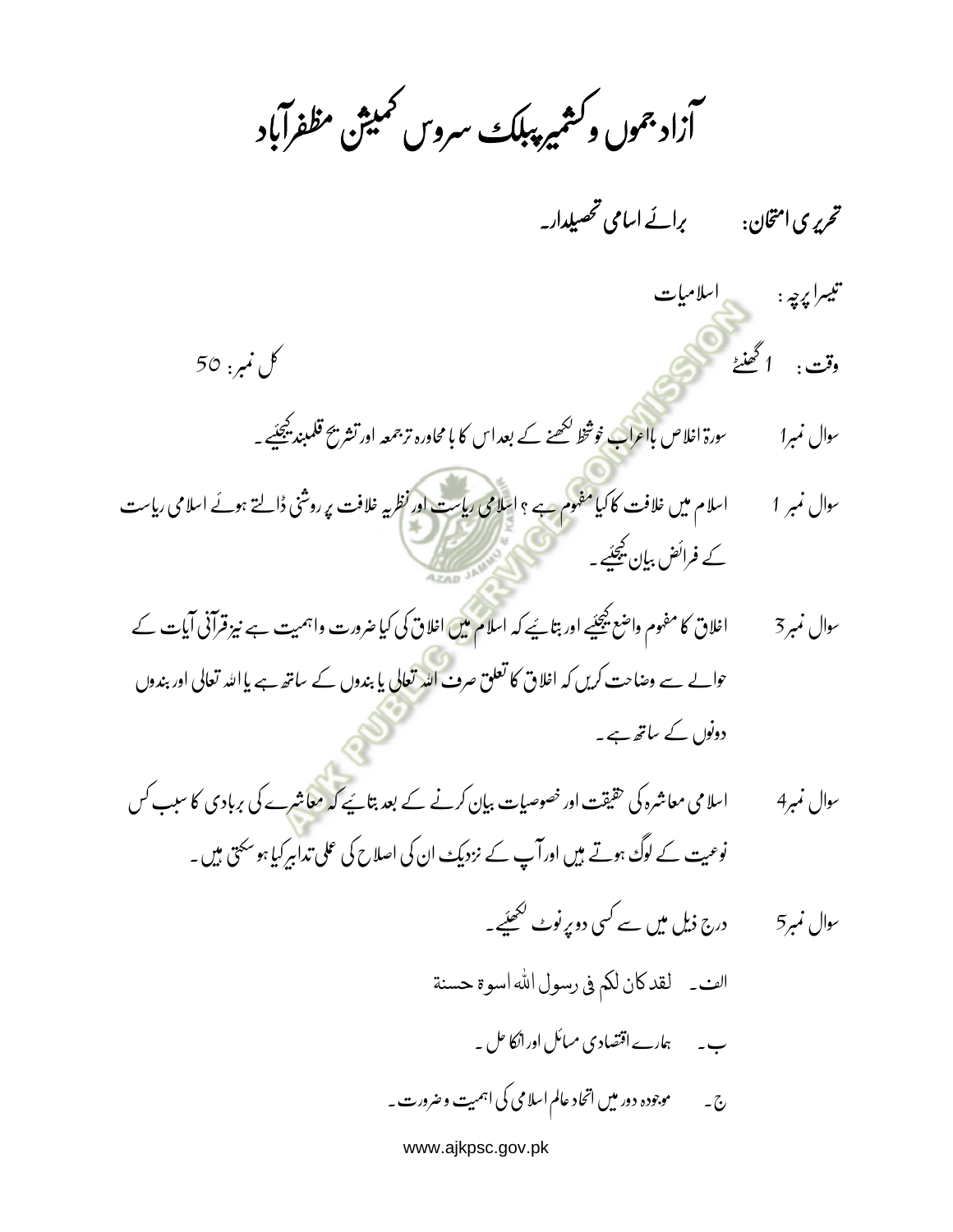۔<br>آزاد جموں وکشمیر پبلک سیروس ممیش مظفرآباد

تحریری امتخان: برائے اسامی تحصیلدار۔ کل نمبر: 50 <u>صه اول (الف)</u> <mark>قت اظهارتحریری برزبان اردو (15)</mark> سوال نمبرا مسلم مندرجہ ذیل عنوانات میں سے کسی ایک پر مضمون لکھیئے ،<sub>1</sub>50 الفاظ سے کم بنہ ہو۔ r۔ قومی قیادت کی نمایاں خصوصیات کا ذکر کرتے ہوئے مدلل انداز میں لکھیئے کہ ہماری قومی قیادت کا موجودہ بحران کیسے دورکیا جاسکتا ہے؟ ۳۔ راز دان خونے دہر اقبال <sup>رح</sup> ھ۔ کیا صدر کلنٹن مسلہ کشمیر کے منصفانہ عل کی مباعی کاانتخابی وعدہ پوراکریں گے ؟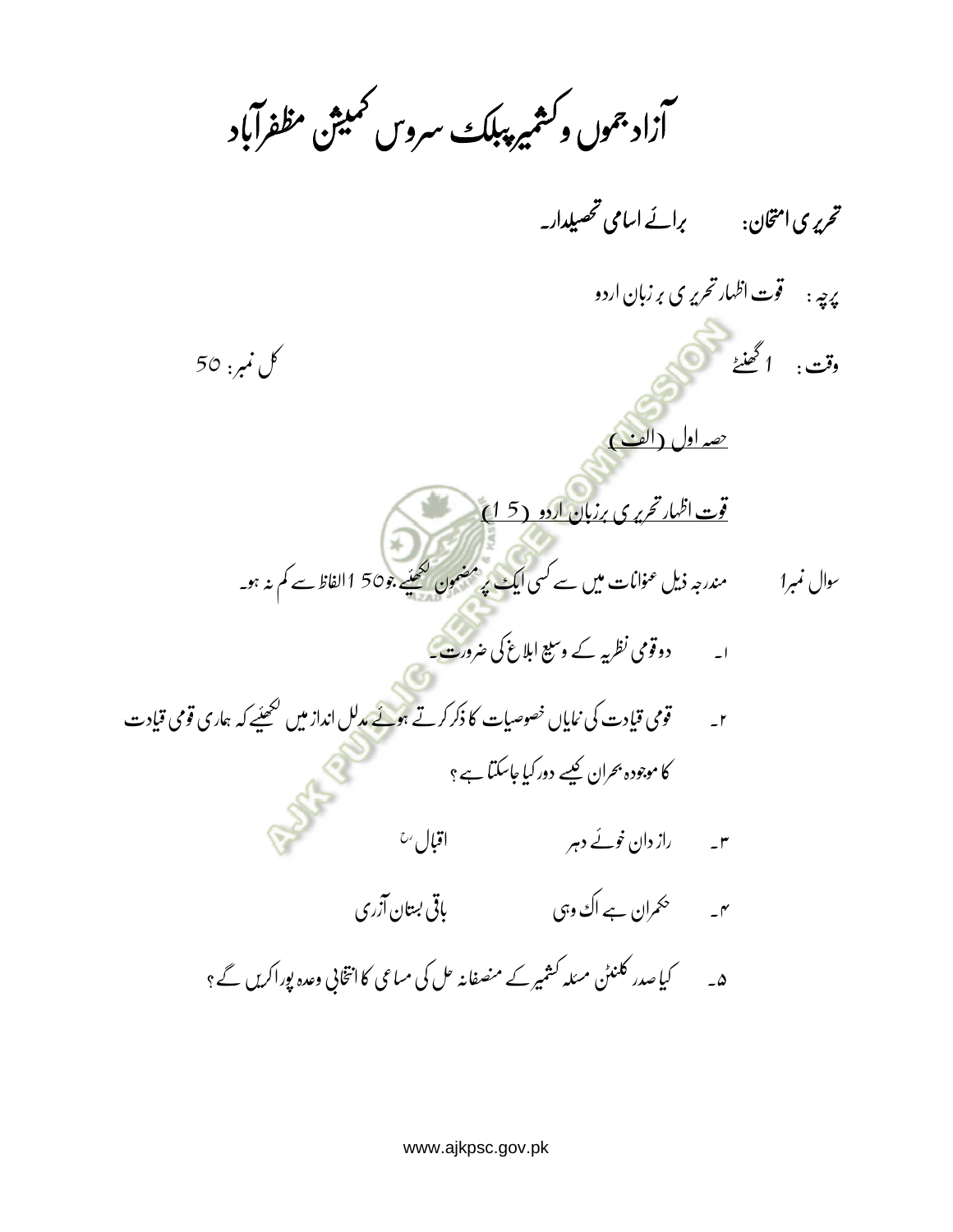̈́ <وال ͇˽aǖ اؤرbƩ͌ A:اA: lIJk~/̄ lIJاسblǤ Sǘ kıرث/Ǒ ^ ذ êر<Ǒ 2 ͇ ͇ ͏ ͅ | ǿ ͇ ͏ ǥ͈ ͇ Ǭ ͈Ǖœ ͈ ̈́ ˓ ͅ <sup>m</sup> ͇ <sup>e</sup> ͈ <sup>Ɔ</sup> <sup>m</sup> ͇ ̈́ <sup>ǝ</sup> زؤںbƏlǤ lʗ <sup>ا</sup> ̈́ <sup>ă</sup> ͏ ž A:hǰ j̰ انb ¡ ͈ ͅ <sup>9</sup> }͇ ͏ lǤ۔ ǥ͈ ͇ <sup>Ǭ</sup> ͈Ǖœ

اروح اور مادح کی دوئی کا سبب وہ غام خیال تفریق ہے جو ذات انسانی کی وعدت میں ہ<sub>یں</sub> سمجھتے ہوئے پیدا ''  $\mathfrak{c}$   $\mathcal{C}$ ے ہیں۔<br>تیس کے مطابق کا مقامت ہے جو مقام کی د بت ہے جو ذات ا<sup>ر</sup> @ بب وہ غام خیال تف کی گئی کہ ہمارا وجود دوالگۂ الگ تفتیقوں کا مجموعہ ہے لیکن جو باہم اتحاد واتصال کے باوجود بنیادی طور پر ایک دوسرے کی عند ͅ ǜ ͅ میں، عالانکہ یہ روح ہی تو ہے جب اسے زمان و مکان کے حوالے سے دیکھا جائے تو مادے کی شکل اختیار کر لیتی ہے۔ امذا ǥ ֚֚֬ ͅ ̈́ انسان عبارت ہے، جن وعدت سے، جب اسکے اعال وافعال کا مشاہدہ عالم غارجی کے حوالے سے کیا جائے تو ہم اسے بدن ͆ ، ليكن جب انكى حقيقى غرض وغائ*ي*ت لیکن جب انکی حقیقی غرض وغائبیت اورنصب العین پر نظررکھی گئی توروح کہیں گے ۔ اسلام ذات انسانی کی وعدان*ی*ت کوروح ǜ ͈ ͅ نظرر کھی گئی توروح <sup>کہ</sup>یں گے ۔ اسلام ذات انسانی اور مادہ کی <mark>ناقاب</mark>ل مفاہمت ثنویت میں تقسیم نہیں کرتا ۔اسلام کی رو سے غدا اور کائنات ، روح اور مادہ ، کلیساء اور مملکت ایک ̈́ ͅ ͅ دوسرے کے لئے نامیاتی (Organic) میں یہ اسلام کے نزدیک مادہ روح ہی ہے جواپنے آپ کوزمان و مکان کے قیود کے ͅ ͈ ٓ اندر علوہ گر کر آ ہے "۔